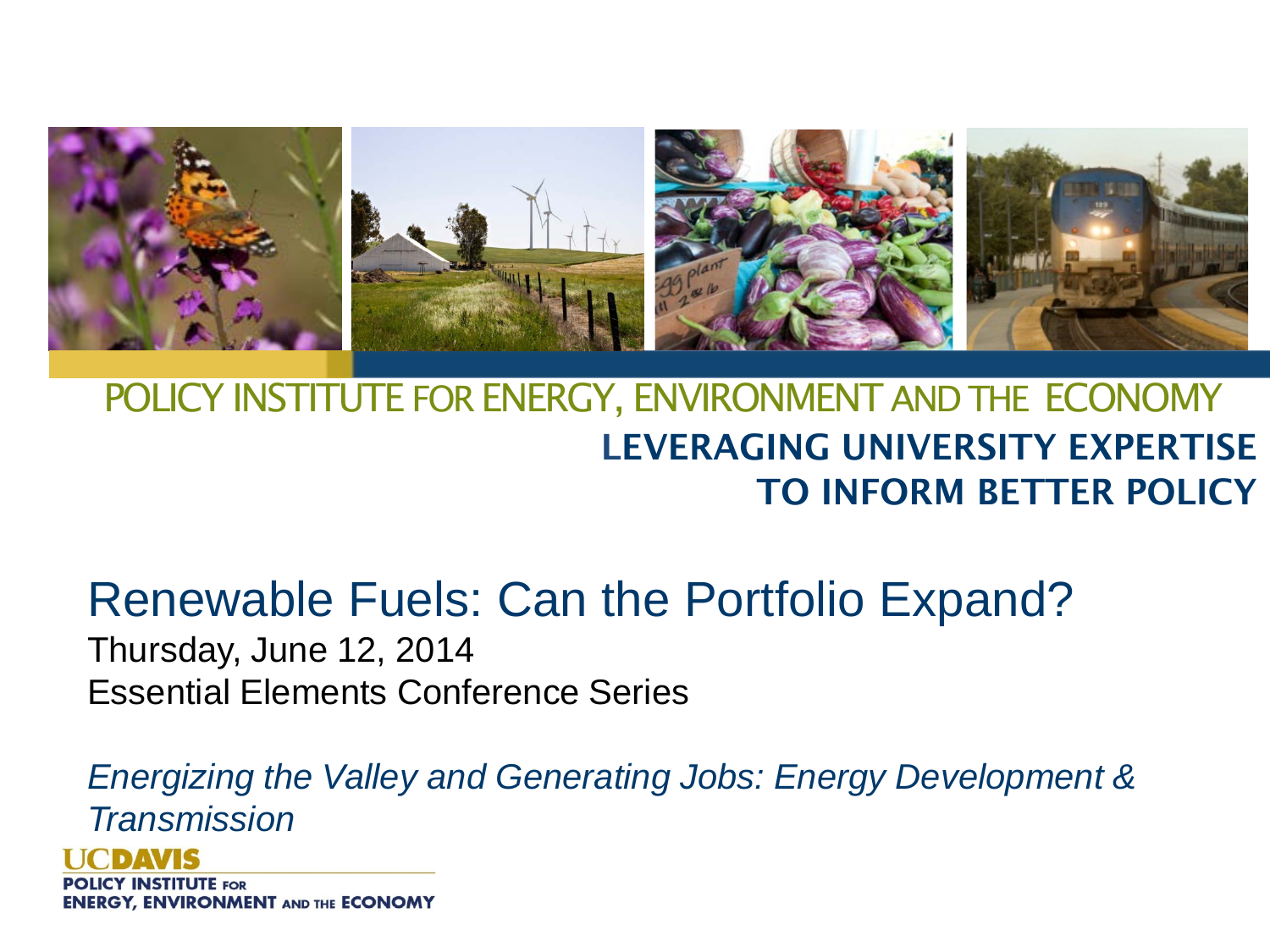#### Mission:

The Policy Institute leverages world-class university expertise and engages directly with decision-makers to deliver credible, relevant and timely information and analysis to inform better energy and environmental policy



"UC Davis, a foremost public research university, is committed to advancing the human condition by improving the quality of life throughout California, across the nation and around the world…

…our pursuit of knowledge and our engagement with partners will serve the state and nation, and address the emerging challenges of an interdependent, global society.

**UC Davis Mission Statement, UC Davis General Catalog 2012-2014**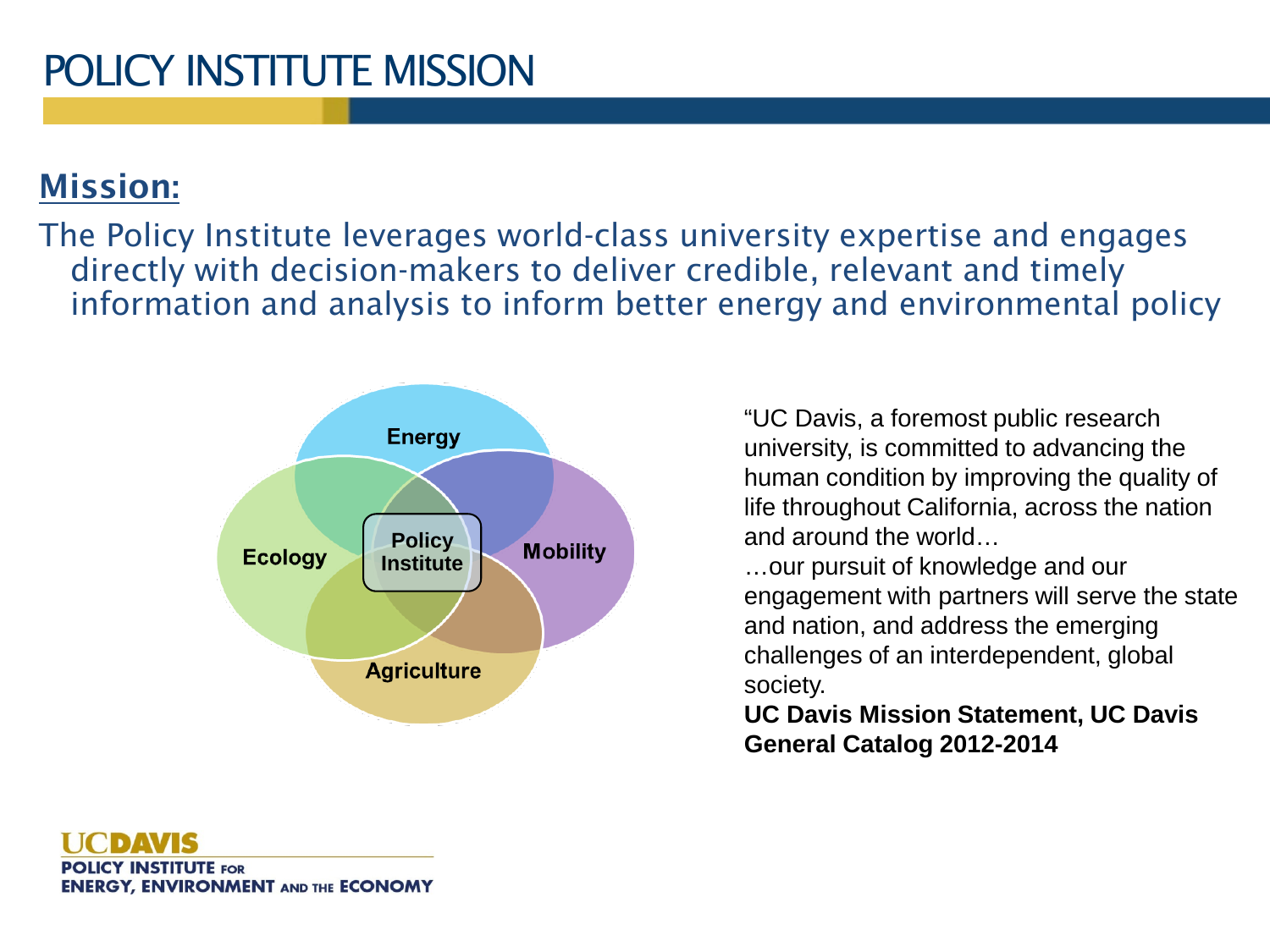### CALIFORNIA'S RENEWABLE ENERGY MIX

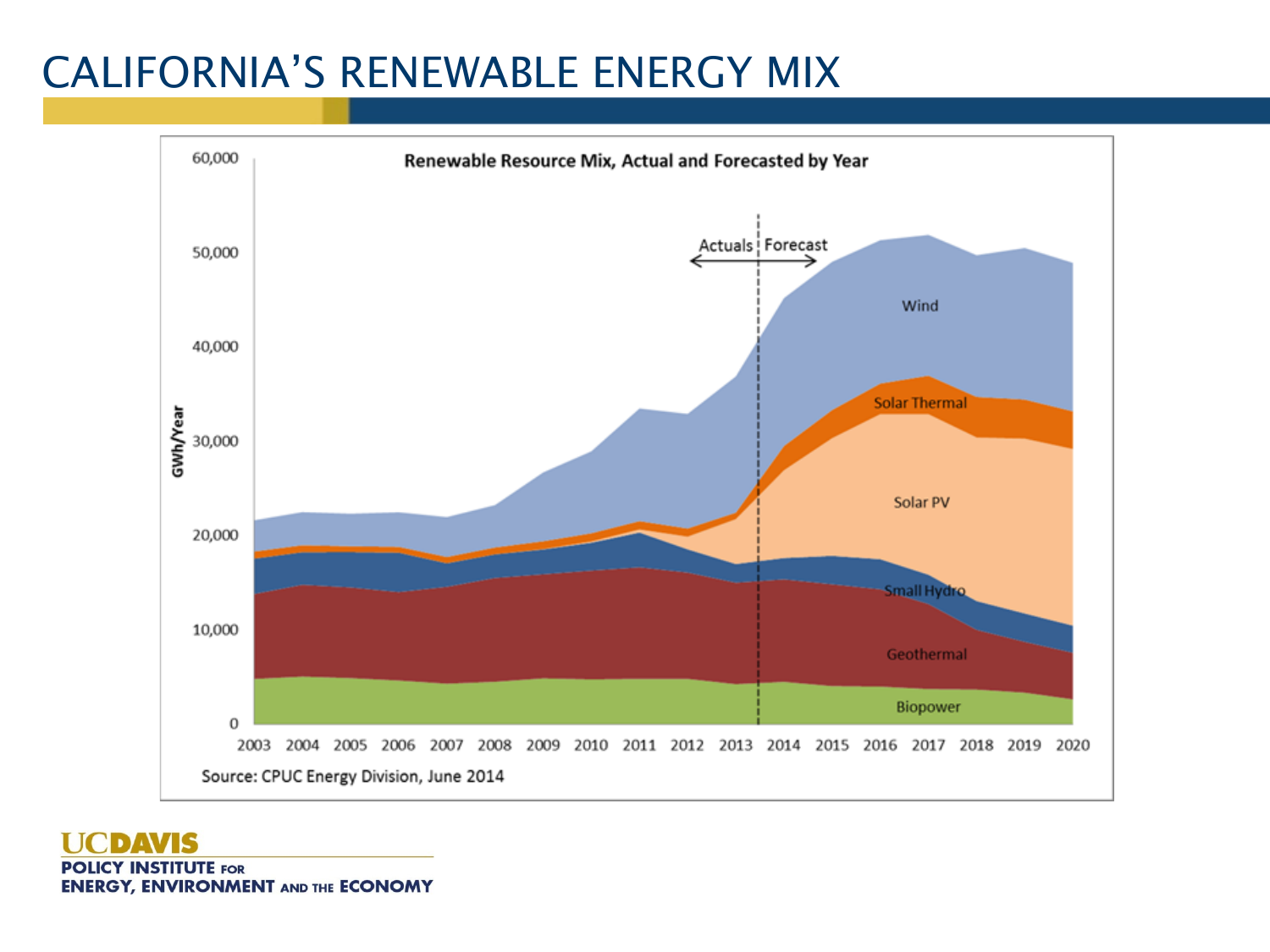#### THE DREADED DUCK



*Graph Credit: Fortnightly.com*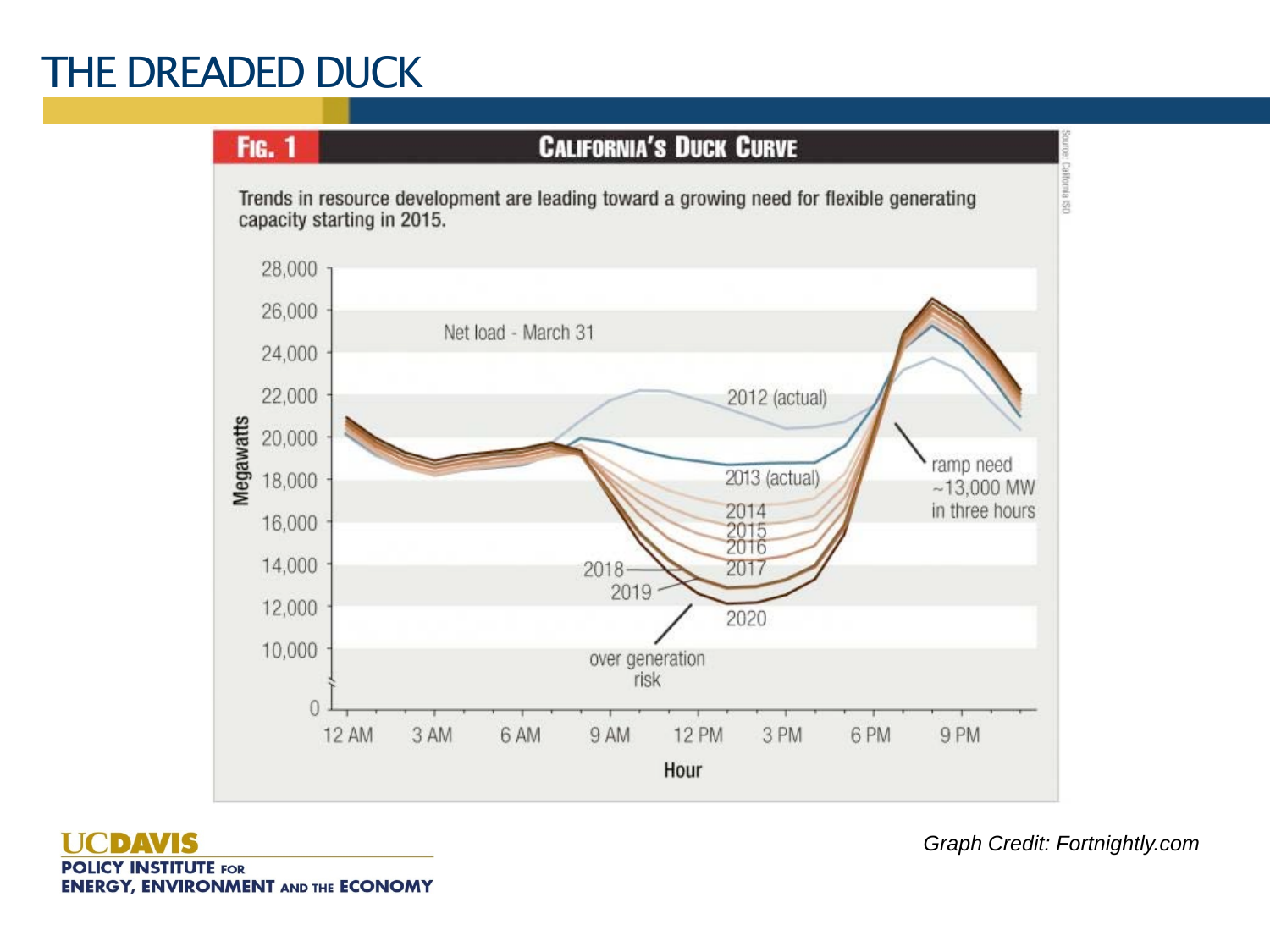## CALIFORNIA'S RENEWABLE ENERGY BASE

- With a high penetration of variable renewable energy comes online peaking/ramping sources will need to be increased to "firm" the grid. Ramping/peaking sources include:
	- Natural Gas
	- Biofuels
	- Geothermal
- Considerations for decision makers:
	- Existing mandates (Global Warming Solutions Act, Renewable Portfolio Standard, least cost/best fit etc.)
	- Water usage/MW produced
	- Footprint
	- Carbon & other GHG emissions
	- Fuel cost
	- Economic benefits
	- Availability
	- Ramp time
	- Transmission constraints
	- Environmental & cultural impacts

**INSTITUTE FOR ENERGY, ENVIRONMENT AND THE ECONOMY**